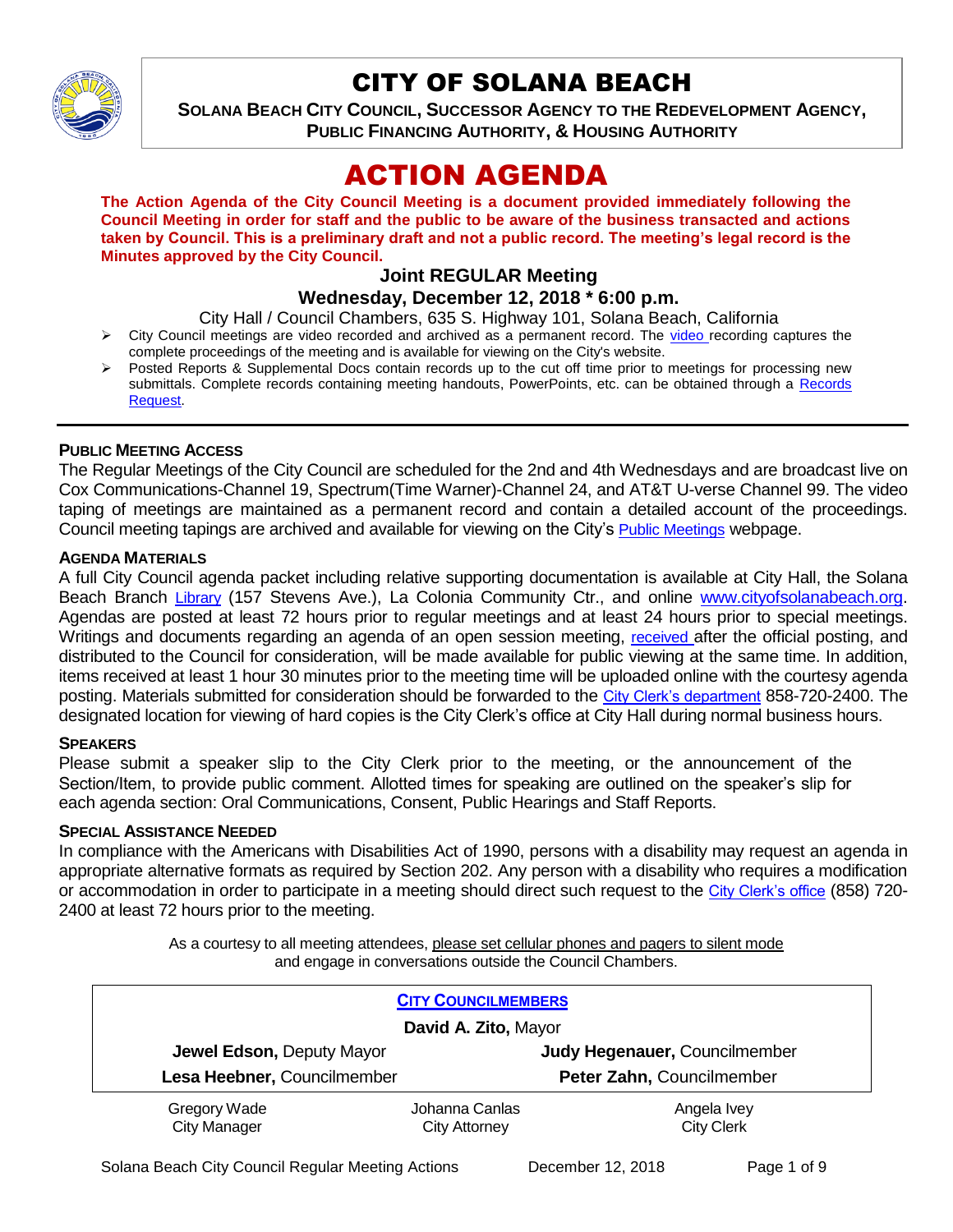#### SPEAKERS:

Please submit your speaker slip to the City Clerk prior to the meeting or the announcement of the Item. Allotted times for speaking are outlined on the speaker's slip for Oral Communications, Consent, Public Hearings and Staff Reports.

#### READING OF ORDINANCES AND RESOLUTIONS:

Pursuant to [Solana Beach Municipal Code](mailto:https://www.codepublishing.com/CA/SolanaBeach/) Section 2.04.460, at the time of introduction or adoption of an ordinance or adoption of a resolution, the same shall not be read in full unless after the reading of the title, further reading is requested by a member of the Council. If any Councilmember so requests, the ordinance or resolution shall be read in full. In the absence of such a request, this section shall constitute a waiver by the council of such reading.

# **CALL TO ORDER AND ROLL CALL:**

**CLOSED SESSION REPORT:** (when applicable)

# **FLAG SALUTE:**

# **APPROVAL OF AGENDA: COUNCIL ACTION: Approved 5/0**

# **PROCLAMATIONS/CERTIFICATES:** *Ceremonial*

None at the posting of this agenda

**PRESENTATIONS:** Ceremonial items that do not contain in-depth discussion and no action/direction. SDG&E Annual Update to the City of Solana Beach

# **ORAL COMMUNICATIONS:**

This portion of the agenda provides an opportunity for members of the public to address the City Council on items relating to City business and not appearing on today's agenda by submitting a speaker slip (located on the back table) to the City Clerk. Comments relating to items on this evening's agenda are taken at the time the items are heard. Pursuant to the Brown Act, no action shall be taken by the City Council on public comment items. Council may refer items to the City Manager for placement on a future agenda. The maximum time allotted for each presentation is THREE MINUTES (SBMC 2.04.190). Please be aware of the timer light on the Council Dais.

# **COUNCIL COMMUNITY ANNOUNCEMENTS / COMMENTARY:**

*An opportunity for City Council to make brief announcements or report on their activities. These items are not agendized for official City business with no action or substantive discussion.* 

# **A. CONSENT CALENDAR:** (Action Items) (A.1. - A.5.)

Items listed on the Consent Calendar are to be acted in a single action of the City Council unless pulled for discussion. Any member of the public may address the City Council on an item of concern by submitting to the City Clerk a speaker slip (located on the back table) before the Consent Calendar is addressed. Those items removed from the Consent Calendar by a member of the Council will be trailed to the end of the agenda, while Consent Calendar items removed by the public will be discussed immediately after approval of the Consent Calendar.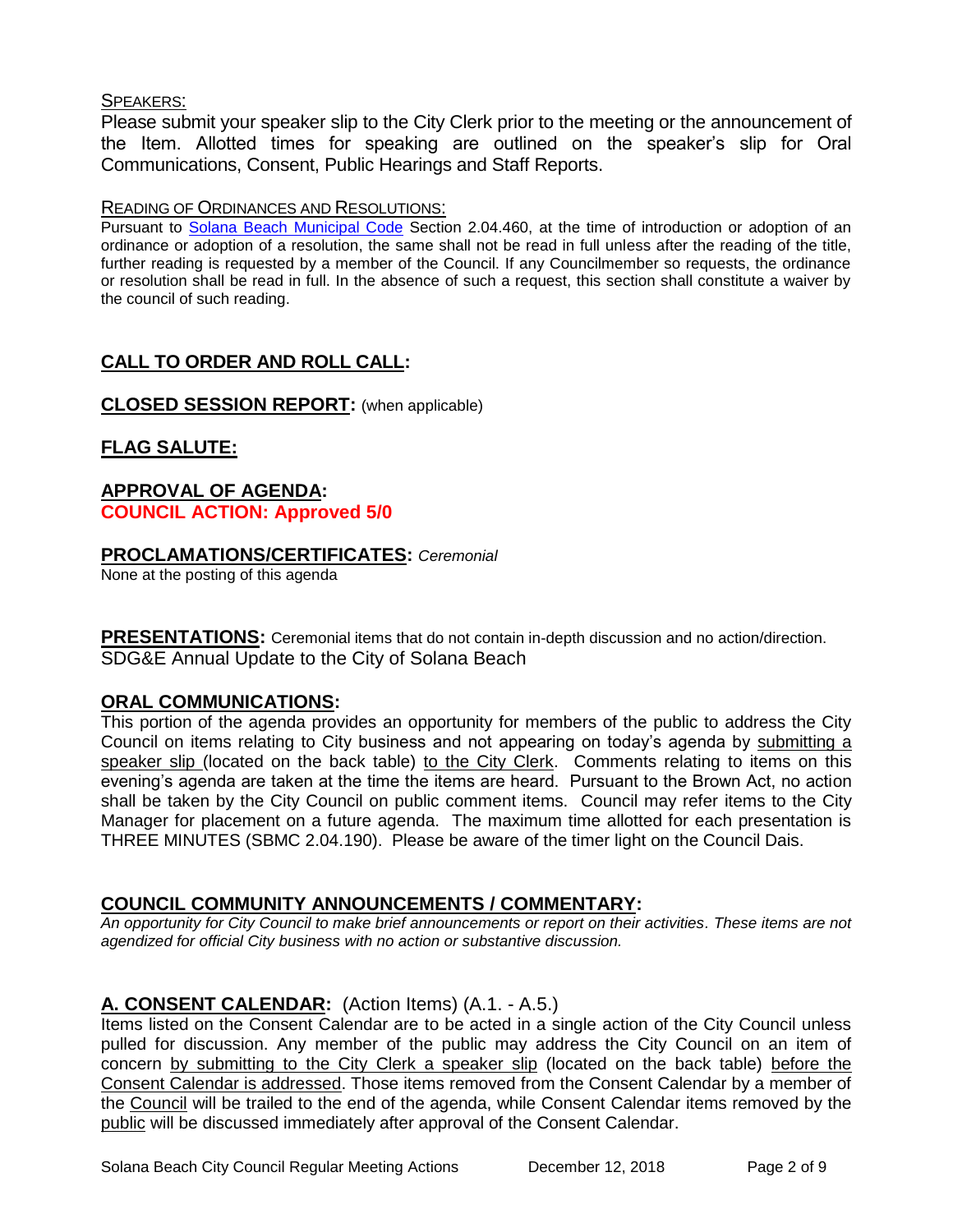#### **A.1. Register Of Demands.** (File 0300-30)

Recommendation: That the City Council

1. Ratify the list of demands for November 10 - November 23, 2018.

#### [Item A.1. Report \(click here\)](https://solanabeach.govoffice3.com/vertical/Sites/%7B840804C2-F869-4904-9AE3-720581350CE7%7D/uploads/Item_A.1._Report_(click_here)_-_12-12-18.PDF)

*Posted Reports & Supplemental Docs contain records up to the cut off time, prior to the start of the meeting, for processing new submittals. The final official record containing handouts, PowerPoints, etc. can be obtained through a Records Request to the City Clerk's Office.* **COUNCIL ACTION: Approved 5/0**

#### **A.2. General Fund Adopted Budget for Fiscal Year 2018-2019 Changes.** (File 0330-30)

Recommendation: That the City Council

1. Receive the report listing changes made to the Fiscal Year 2018-2019 General Fund Adopted Budget.

#### [Item A.2. Report \(click here\)](https://solanabeach.govoffice3.com/vertical/Sites/%7B840804C2-F869-4904-9AE3-720581350CE7%7D/uploads/Item_A.2._Report_(click_here)_-_12-12-18.PDF)

*Posted Reports & Supplemental Docs contain records up to the cut off time, prior to the start of the meeting, for processing new submittals. The final official record containing handouts, PowerPoints, etc. can be obtained through a Records Request to the City Clerk's Office.* **COUNCIL ACTION: Approved 5/0**

#### **A.4. Temporary Staff Funding** (File 0560-40)

Recommendation: That the City Council

1. Adopt **Resolution 2018-156** ratifying total expenditures for temporary staffing coverage in the amount of \$40,000 with Office Team.

#### [Item A.4. Report \(click here\)](https://solanabeach.govoffice3.com/vertical/Sites/%7B840804C2-F869-4904-9AE3-720581350CE7%7D/uploads/Item_A.4._Report_(click_here)_-_12-12-18.PDF)

*Posted Reports & Supplemental Docs contain records up to the cut off time, prior to the start of the meeting, for processing new submittals. The final official record containing handouts, PowerPoints, etc. can be obtained through a Records Request to the City Clerk's Office.* **COUNCIL ACTION: Approved 5/0**

#### **A.5. Minutes of the City Council.**

Recommendation: That the City Council

1. Approve the Minutes of the City Council Meetings held September 11, 2018 and November 13, 2018.

#### [Item A.5. Report \(click here\)](https://solanabeach.govoffice3.com/vertical/Sites/%7B840804C2-F869-4904-9AE3-720581350CE7%7D/uploads/Item_A.5._Report_(click_here)_-_12-12-18.PDF)

*Posted Reports & Supplemental Docs contain records up to the cut off time, prior to the start of the meeting, for processing new submittals. The final official record containing handouts, PowerPoints, etc. can be obtained through a Records Request to the City Clerk's Office.* **COUNCIL ACTION: Approved 5/0**

# **C. STAFF REPORTS**: (C.1. - C.6.)

*Submit speaker slips to the City Clerk.*

#### **C.1. La Colonia Skate Park - Project Update.** (File 0720-30)

Recommendation: That the City Council

1. Receive the update on the La Colonia Skate Park.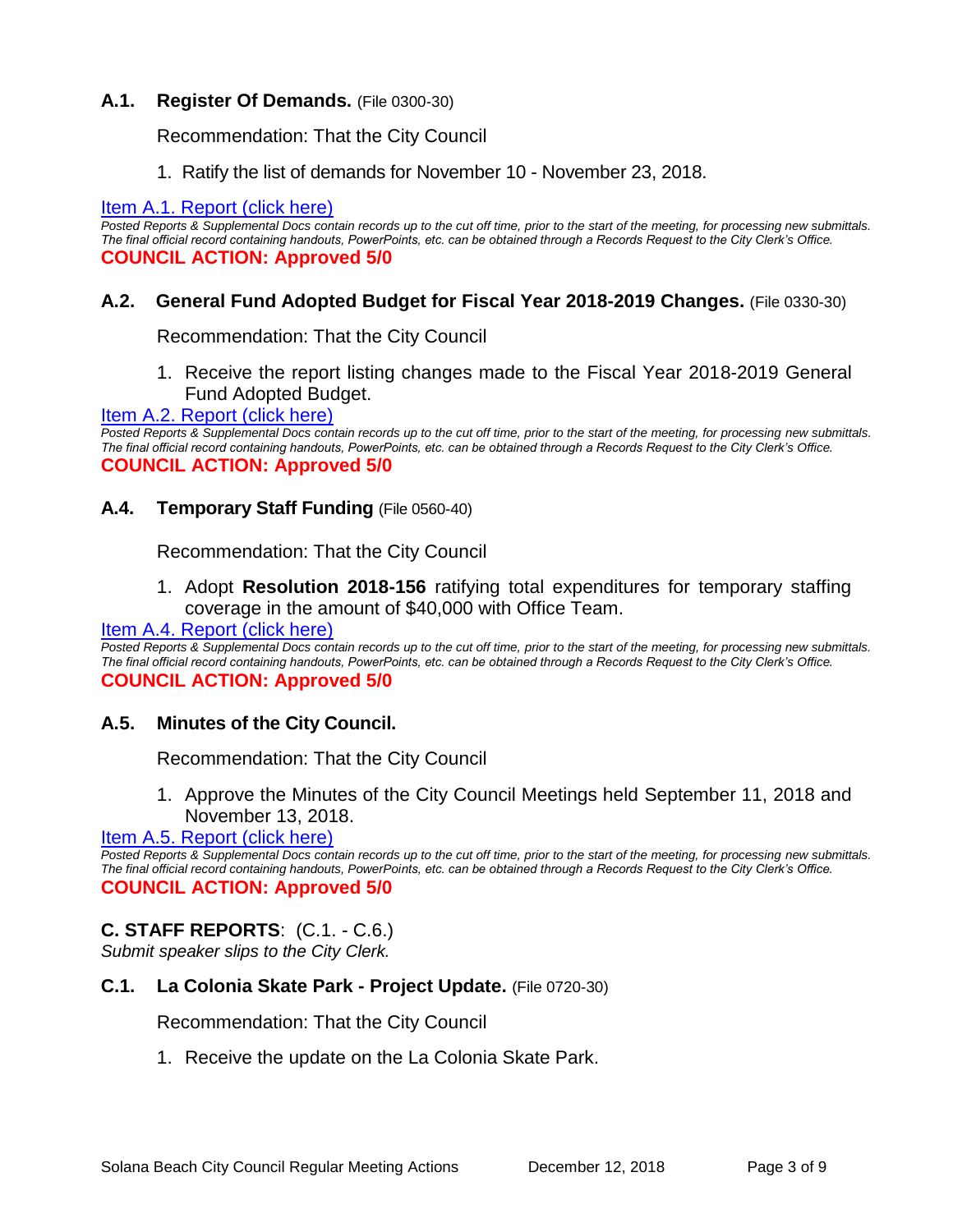- 2. Provide feedback on the regulatory sign and the possible elimination of the concrete seating area between the Skate Park and basketball court to allow for a walking path to the recently purchased lot on the north end of the existing park.
- 3. Adopt **Resolution 2018-142**:
	- a. Authorizing the City Manager to execute Amendment No. 2 to the Professional Services Agreement with Van Dyke Landscape Architects in the amount of \$15,000 for design and construction support services associated with the La Colonia Skate Park.
	- b. Authorizing an appropriation of \$15,000 from City CIP fund undesignated reserves into the La Colonia Skate Park project.
	- c. Authorizing the City Treasurer to amend the FY 2018/19 Adopted Budget accordingly.

[Item C.1. Report \(click here\)](https://solanabeach.govoffice3.com/vertical/Sites/%7B840804C2-F869-4904-9AE3-720581350CE7%7D/uploads/Item_C.1._Report_(click_here)_12-12-18.PDF)  *Posted Reports & Supplemental Docs contain records up to the cut off time, prior to the start of the meeting, for processing new submittals. The final official record containing handouts, PowerPoints, etc. can be obtained through a Records Request to the City Clerk's Office.* **COUNCIL ACTION: Approved 5/0**

# **C.2. Adopt (2nd Reading) Ordinance 495 – Shared Mobility Program.** (File 0840-40)

Recommendation: That the City Council

1. Adopt **Ordinance 495** establishing the guidelines for the Shared Mobility Pilot Program.

#### [Item C.2. Report \(click here\)](https://solanabeach.govoffice3.com/vertical/Sites/%7B840804C2-F869-4904-9AE3-720581350CE7%7D/uploads/Item_C.2._Report_(click_here)_-_12-12-18.PDF)

[Item C.2. Updated Report #1 \(Updated 12-12\)](https://solanabeach.govoffice3.com/vertical/Sites/%7B840804C2-F869-4904-9AE3-720581350CE7%7D/uploads/C.2._Updated_Report_1_-_12-12-18.pdf)

*Posted Reports & Supplemental Docs contain records up to the cut off time, prior to the start of the meeting, for processing new submittals. The final official record containing handouts, PowerPoints, etc. can be obtained through a Records Request to the City Clerk's Office.* **COUNCIL ACTION: Approved 5/0**

#### **C.3. Adopt (2nd Reading) Ordinance 497 – Sidewalk Vending.** (File 0390-45)

Recommendation: That the City Council

- 1. Find this action is exempt from the CEQA pursuant to Sections 15061(b)(3) and 15378(b)(5) of the CEQA Guidelines because this action will not result in a physical change to the environment, directly or indirectly; and
- 2. Adopt **Ordinance 497** adding Chapter 4.52 "Sidewalk Vending" to the Solana Beach Municipal Code.

[Item C.3. Report \(click here\)](https://solanabeach.govoffice3.com/vertical/Sites/%7B840804C2-F869-4904-9AE3-720581350CE7%7D/uploads/Item_C.3._Report_(click_here)_-_12-12-18.PDF) 

*Posted Reports & Supplemental Docs contain records up to the cut off time, prior to the start of the meeting, for processing new submittals. The final official record containing handouts, PowerPoints, etc. can be obtained through a Records Request to the City Clerk's Office.* **COUNCIL ACTION: Approved 5/0**

**C.4. Adopt (2nd Reading) Ordinance 492 Authorizing Fire Mitigation Impact Fee (FMIF) Program, Ordinance 493 Authorizing Park Development Impact Fee (PDIF) Program, Ordinance 496 Authorizing Public Use Facilities Impact Fee (PUFIF) Program**. (File 0390-23)

Recommendation: That the City Council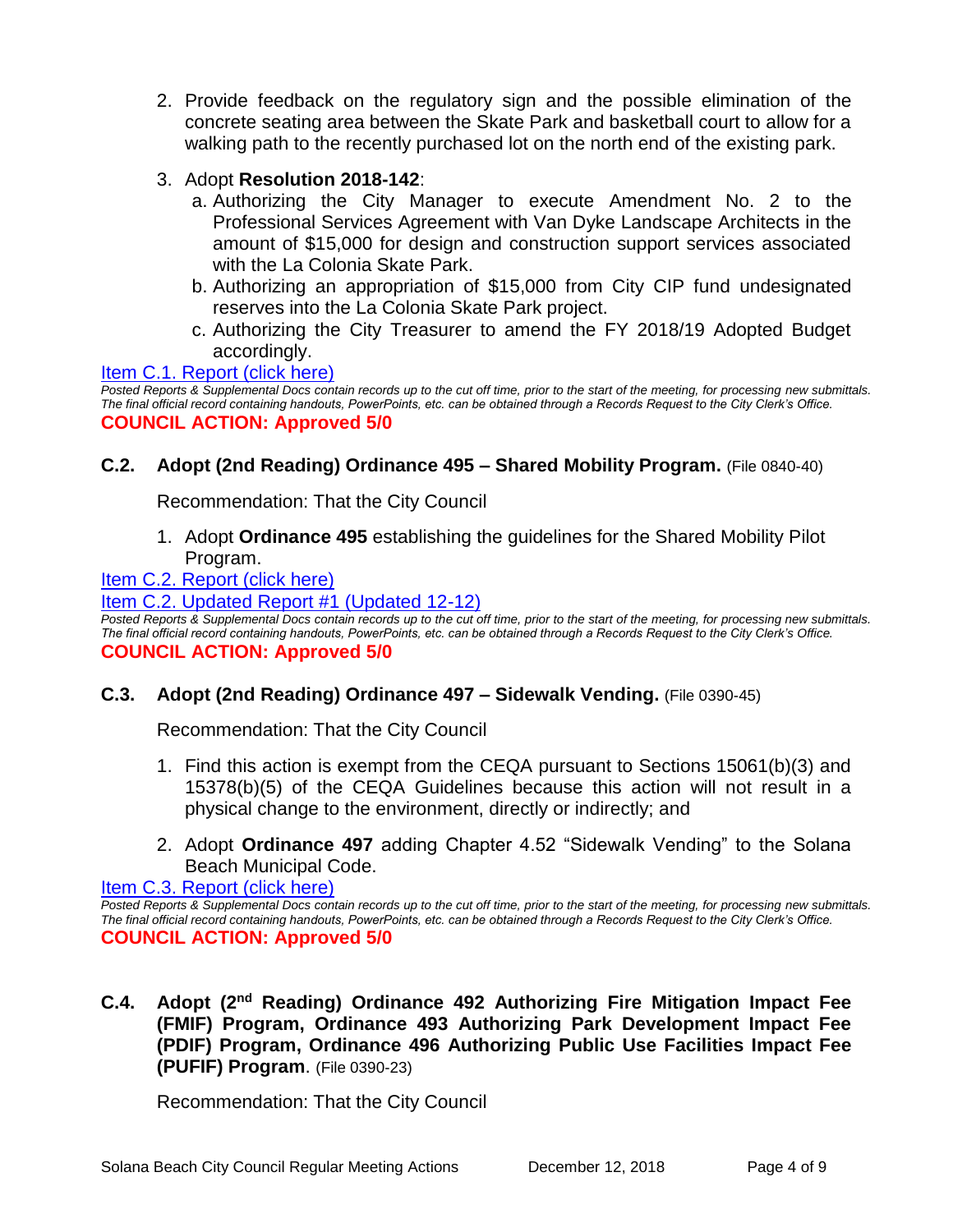- 1. Adopt **Ordinance 492** establishing the Fire Mitigation Impact Fee (FMIF).
- 2. Adopt **Ordinance 493** establishing the Park Development Impact Fee (PDIF).

3. Adopt **Ordinance 496** establishing the Public Use Facilities Impact Fee (PUFIF). [Item C.4. Report \(click here\)](https://solanabeach.govoffice3.com/vertical/Sites/%7B840804C2-F869-4904-9AE3-720581350CE7%7D/uploads/Item_C.4._Report_(click_here)_-_12-12-18.PDF) 

*Posted Reports & Supplemental Docs contain records up to the cut off time, prior to the start of the meeting, for processing new submittals. The final official record containing handouts, PowerPoints, etc. can be obtained through a Records Request to the City Clerk's Office.* **COUNCIL ACTION: Approved 5/0**

# **C.5. Adopt (2nd Reading) Ordinance 489 Adding Section 2.04.015 to the Solana Beach Municipal Code Regarding Mayoral Duties.** (File 0410-90)

Recommendation: That the City Council

1. Adopt **Ordinance 489** adding Section 2.04.015 to the Solana Beach Municipal Code which would codify Mayoral duties as set out in state law.

Item C.5. Report (click here)

*Posted Reports & Supplemental Docs contain records up to the cut off time, prior to the start of the meeting, for processing new submittals. The final official record containing handouts, PowerPoints, etc. can be obtained through a Records Request to the City Clerk's Office.* **COUNCIL ACTION: Approved 5/0**

# **C.6. Certification of November 6, 2018 General Election Results.** (File 0410-70)

Recommendation: That the City Council

1. Adopt **Resolution 2018-155** approving the certification of the results for the November 6, 2018 General Municipal Election.

[Item C.6. Report](https://solanabeach.govoffice3.com/vertical/Sites/%7B840804C2-F869-4904-9AE3-720581350CE7%7D/uploads/Item_C.6._Report_(click_here)_12-12-18.PDF) (click here)

[Item C.6. Staff Report Update \(Updated 12-11\)](https://solanabeach.govoffice3.com/vertical/Sites/%7B840804C2-F869-4904-9AE3-720581350CE7%7D/uploads/C.6._Updated_Report_1_-_12-12-18.pdf)

*Posted Reports & Supplemental Docs contain records up to the cut off time, prior to the start of the meeting, for processing new submittals. The final official record containing handouts, PowerPoints, etc. can be obtained through a Records Request to the City Clerk's Office.* **COUNCIL ACTION: Approved 5/0**

# **B. PUBLIC HEARINGS:** (B.1. – B.4.)

This portion of the agenda provides citizens an opportunity to express their views on a specific issue as required by law after proper noticing by submitting a speaker slip (located on the back table) to the City Clerk. After considering all of the evidence, including written materials and oral testimony, the City Council must make a decision supported by findings and the findings must be supported by substantial evidence in the record. An applicant or designee(s) for a private development/business project, for which the public hearing is being held, is allotted a total of fifteen minutes to speak, as per SBMC 2.04.210. A portion of the fifteen minutes may be saved to respond to those who speak in opposition. All other speakers have three minutes each. Please be aware of the timer light on the Council Dais.

**B.1. Public Hearing: Request for DRP and SDP to Construct a New, Single-Family Residence with an Attached Two-Car Garage and Perform Associated Site Improvements at 456 S. Nardo. (Case # 17-17-42 Applicant: 456 S. Nardo, LLC; APN: 298-121-66; Resolution No. 2018-152.** (File 0600-40)

The proposed project meets the minimum zoning requirements under the SBMC, may be found to be consistent with the General Plan and may be found, as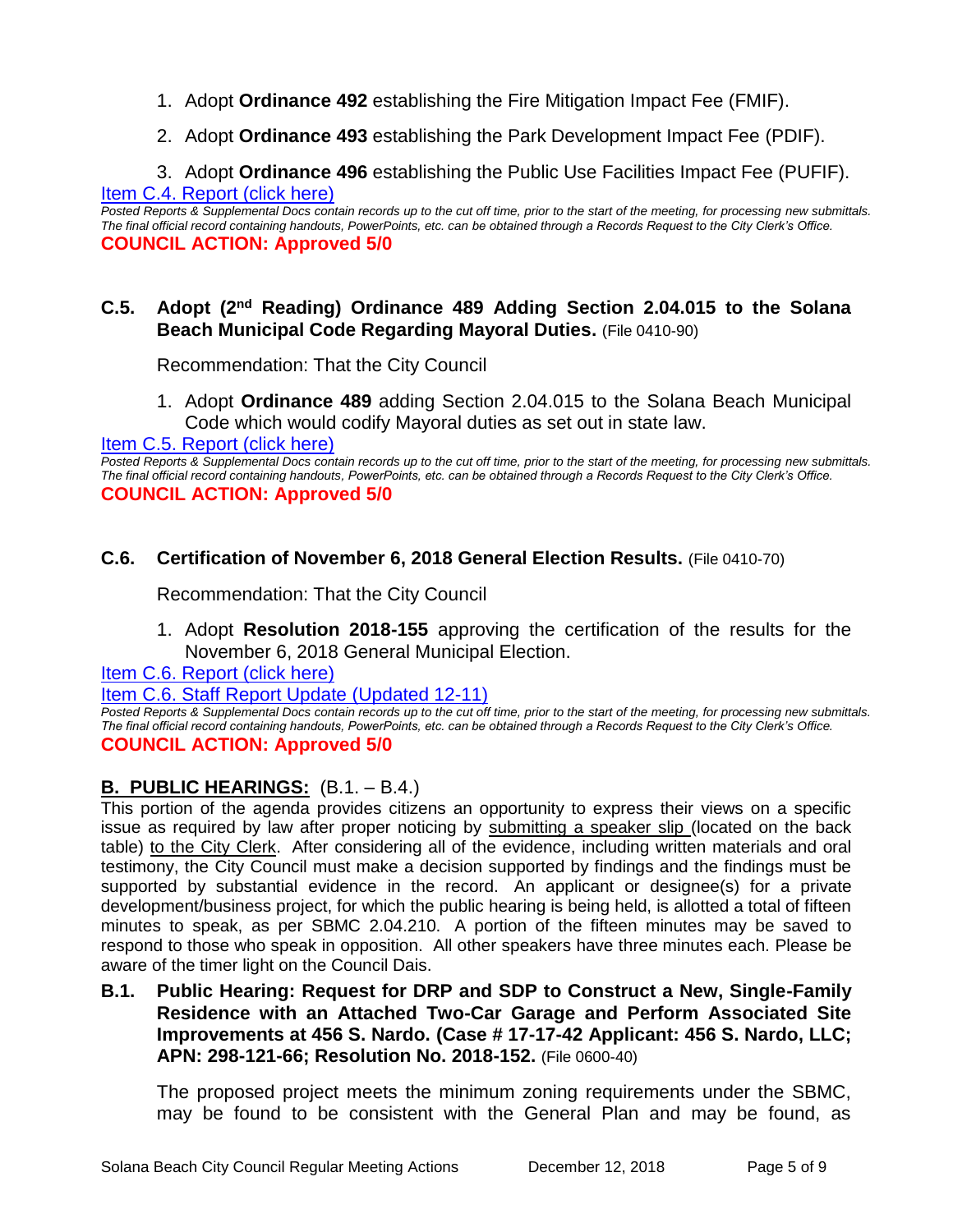conditioned, to meet the discretionary findings required as discussed in this report to approve a DRP and SDP. Therefore, Staff recommends that the City Council:

- 1. Conduct the Public Hearing: Open the Public Hearing, Report Council Disclosures, Receive Public Testimony, and Close the Public Hearing.
- 2. Find the project exempt from the California Environmental Quality Act pursuant to Section 15303 of the State CEQA Guidelines; and
- 3. If the City Council makes the requisite findings and approves the project, adopt **Resolution 2018-152** conditionally approving a DRP and SDP to construct a new two-story, single-family residence with an attached two-car garage and perform associated site improvements on a vacant lot at 456 South Nardo Avenue, Solana Beach.

# [Item B.1. Report \(click here\)](https://solanabeach.govoffice3.com/vertical/Sites/%7B840804C2-F869-4904-9AE3-720581350CE7%7D/uploads/Item_B.1._Report_(click_here)_-_12-12-18.PDF)

[Item B.1. Updated Report #1 \(Updated 12-12\)](https://solanabeach.govoffice3.com/vertical/Sites/%7B840804C2-F869-4904-9AE3-720581350CE7%7D/uploads/B.1._Staff_Report_Update_1(1).pdf)

*Posted Reports & Supplemental Docs contain records up to the cut off time, prior to the start of the meeting, for processing new submittals. The final official record containing handouts, PowerPoints, etc. can be obtained through a Records Request to the City Clerk's Office.* **COUNCIL ACTION: Approved 5/0**

**B.2. Public Hearing: Request for a DRP to a Construct a Replacement, Split-Level, Single-Family Residence and Perform Associated Site Improvements at 607 North Cedros Avenue. (Case # 17-17-37 Applicant: Greg Agee; APN: 263-062- 20; Resolution No. 2018-153.** (File 0600-40)

The proposed project meets the minimum zoning requirements under the SBMC, may be found to be consistent with the General Plan and may be found, as conditioned, to meet the discretionary findings required as discussed in this report to approve a DRP. Therefore, Staff recommends that the City Council:

- 1. Conduct the Public Hearing: Open the Public Hearing, Report Council Disclosures, Receive Public Testimony, and Close the Public Hearing.
- 2. Find the project exempt from the California Environmental Quality Act pursuant to Section 15303 of the State CEQA Guidelines; and
- 3. If the City Council makes the requisite findings and approves the project, adopt **Resolution 2018-153** conditionally approving a DRP to construct a replacement split-level, single-family residence with an attached, partially subterranean two-car garage, and perform associated site improvements 607 North Cedros Avenue, Solana Beach.

[Item B.2. Report \(click here\)](https://solanabeach.govoffice3.com/vertical/Sites/%7B840804C2-F869-4904-9AE3-720581350CE7%7D/uploads/Item_B.2._Report_(click_here)_-_12-12-18.PDF) 

[Item B.2. Updated Report #1 \(Updated 12-10\)](https://solanabeach.govoffice3.com/vertical/Sites/%7B840804C2-F869-4904-9AE3-720581350CE7%7D/uploads/B.2._Updated_Report_1_-_12-12-18.pdf) 

[Item B.2. Updated Report #2 \(Updated 12-12\)](https://solanabeach.govoffice3.com/vertical/Sites/%7B840804C2-F869-4904-9AE3-720581350CE7%7D/uploads/B.2._Staff_Report_Update_2_-_12-12-18.pdf)

[Item B.2. Supplemental Docs \(Updated 12-11](https://solanabeach.govoffice3.com/vertical/Sites/%7B840804C2-F869-4904-9AE3-720581350CE7%7D/uploads/B.2._Supplemental_Docs_(updated_12-11_at_245pm).pdf) at 245pm)

*Posted Reports & Supplemental Docs contain records up to the cut off time, prior to the start of the meeting, for processing new submittals. The final official record containing handouts, PowerPoints, etc. can be obtained through a Records Request to the City Clerk's Office.* **COUNCIL ACTION: Approved 4/0/1** (Recused: Zito) **with addt'l modifications**

# **B.3. Public Hearing: Request for DRP to Construct a New, Single-Family Residence with an Attached Three-Car Garage and Perform Associated Site**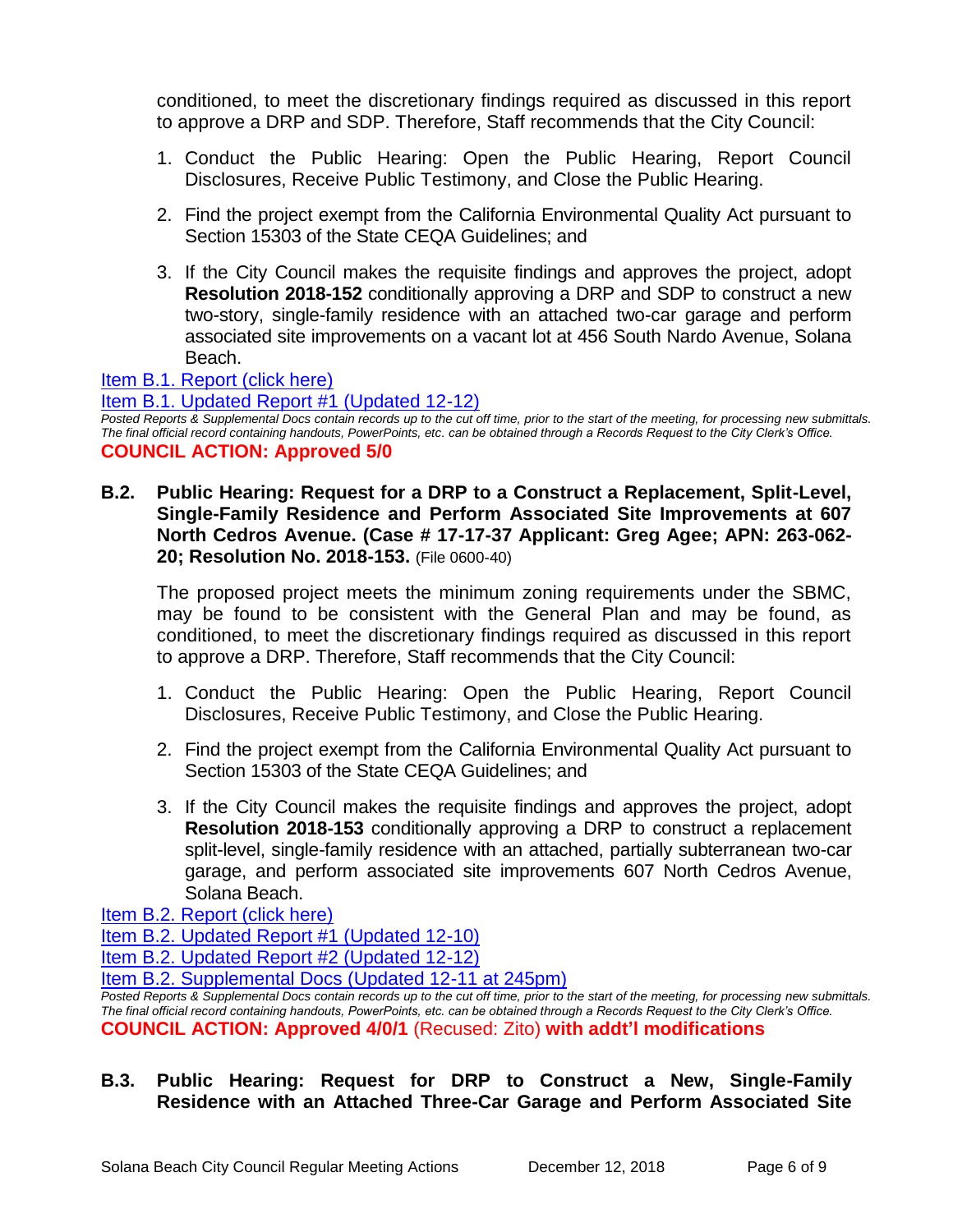#### **Improvements at 986 Avocado Place. (Case # 17-17-14 Applicants: Jonathan and Aviva Mark; APN: 298-381-08; Resolution No. 2018-151.** (File 0600-40)

The proposed project meets the minimum zoning requirements under the SBMC, may be found to be consistent with the General Plan, and may be found, as conditioned, to meet the discretionary findings required as discussed in this report to approve a DRP. Therefore, Staff recommends that the City Council:

- 1. Conduct the Public Hearing: Open the Public Hearing, Report Council Disclosures, Receive Public Testimony, and Close the Public Hearing.
- 2. Find the project exempt from the California Environmental Quality Act pursuant to Section 15303 of the State CEQA Guidelines; and
- 3. If the City Council makes the requisite findings and approves the project, adopt **Resolution 2018-151** conditionally approving a DRP to construct a new singlelevel, single-family residence with an attached three-car garage and perform associated site improvements on a vacant lot at 986 Avocado Place, Solana Beach.

[Item B.3. Report \(click here\)](https://solanabeach.govoffice3.com/vertical/Sites/%7B840804C2-F869-4904-9AE3-720581350CE7%7D/uploads/Item_B.3._Report_(click_here)_-_12-12-18.PDF)

[Item B.3. Updated Report #1](https://solanabeach.govoffice3.com/vertical/Sites/%7B840804C2-F869-4904-9AE3-720581350CE7%7D/uploads/B.3._Staff_Report_Update_1.pdf)

[Item B.3. Supplemental Docs \(Updated 12-12 at 5:30pm\)](https://solanabeach.govoffice3.com/vertical/Sites/%7B840804C2-F869-4904-9AE3-720581350CE7%7D/uploads/Item_B.3._Supplemental_Docs_(12-12_5pm).pdf) *Posted Reports & Supplemental Docs contain records up to the cut off time, prior to the start of the meeting, for processing new submittals. The final official record containing handouts, PowerPoints, etc. can be obtained through a Records Request to the City Clerk's Office.* **COUNCIL ACTION: Approved 4/1** (Noes: Edson)

**B.4. Public Hearing: Request for a DRP and SDP to a Construct a Replacement, Single-Family Residence and Perform Associated Site Improvements at 362 N. Sierra Avenue. (Case # 17-18-12 Applicant: Michael Drapkin; APN: 263-303-28; Resolution No. 2018-154.** (File 0600-40)

The proposed project meets the minimum zoning requirements under the SBMC, may be found to be consistent with the General Plan and may be found, as conditioned, to meet the discretionary findings required as discussed in this report to approve a DRP and administratively issue a SDP. Therefore, Staff recommends that the City Council:

- 1. Conduct the Public Hearing: Open the Public Hearing, Report Council Disclosures, Receive Public Testimony, and Close the Public Hearing.
- 2. Find the project exempt from the California Environmental Quality Act pursuant to Section 15303 of the State CEQA Guidelines; and
- 3. If the City Council makes the requisite findings and approves the project, adopt **Resolution 2018-154** conditionally approving a DRP and an SDP to construct a replacement two-story, single-family residence with an attached garage and subterranean basement level, and perform associated site improvements 362 N. Sierra Avenue, Solana Beach.

[Item B.4. Report \(click here\)](https://solanabeach.govoffice3.com/vertical/Sites/%7B840804C2-F869-4904-9AE3-720581350CE7%7D/uploads/Item_B.4._Report_(click_here)_-_12-12-18.PDF) 

*Posted Reports & Supplemental Docs contain records up to the cut off time, prior to the start of the meeting, for processing new submittals. The final official record containing handouts, PowerPoints, etc. can be obtained through a Records Request to the City Clerk's Office.* **COUNCIL ACTION: Approved 4/0/1** (Recused: Heebner)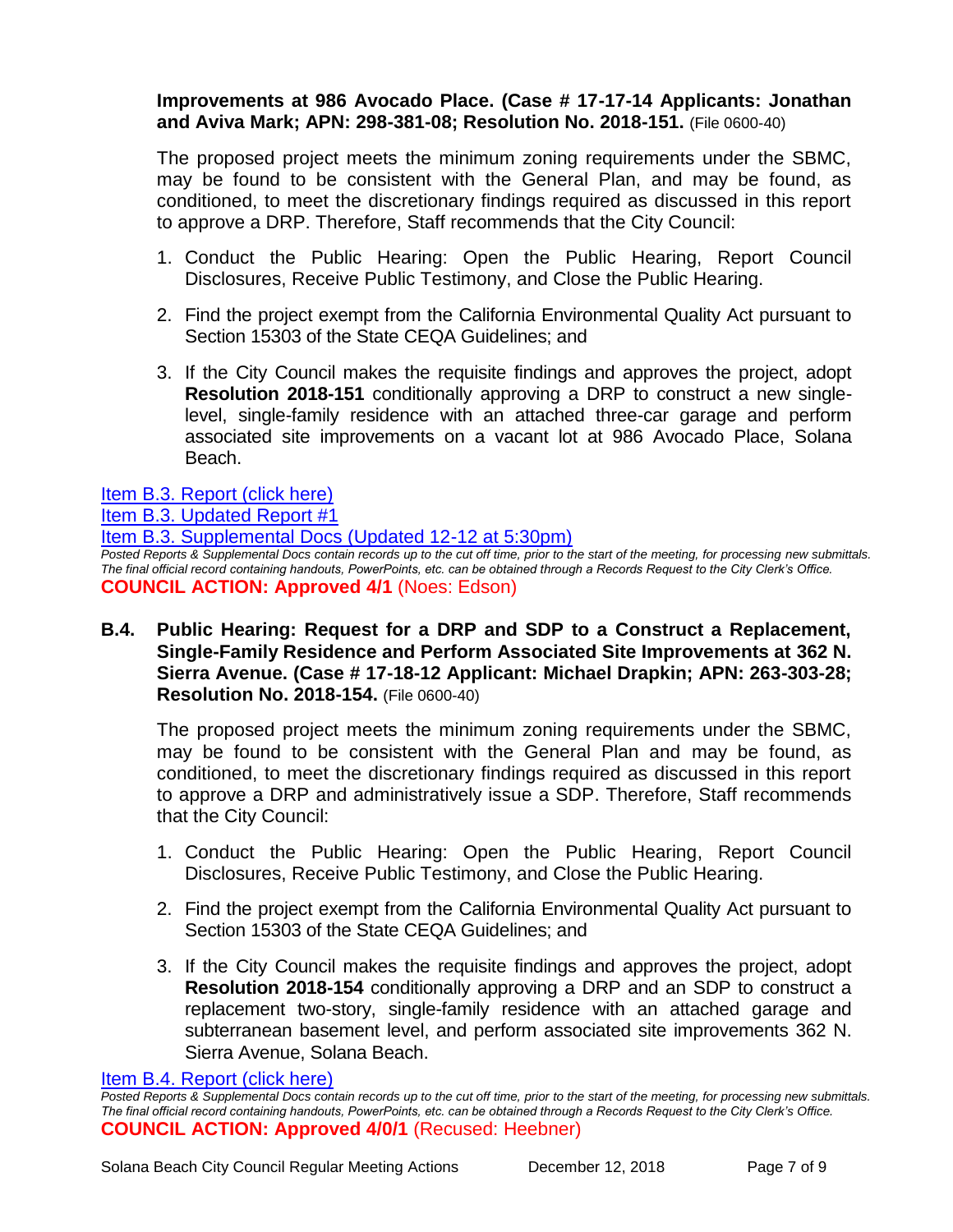#### **A.3. Quarterly Investment Report.** (File 0350-44)

Recommendation: That the City Council

1. Accepts and Files the Cash and Investment Report for the quarter ended September 30, 2018.

#### [Item A.3. Report \(click here\)](https://solanabeach.govoffice3.com/vertical/Sites/%7B840804C2-F869-4904-9AE3-720581350CE7%7D/uploads/Item_A.3._Report_(click_here)_-_12-12-18.PDF)

*Posted Reports & Supplemental Docs contain records up to the cut off time, prior to the start of the meeting, for processing new submittals. The final official record containing handouts, PowerPoints, etc. can be obtained through a Records Request to the City Clerk's Office.* **COUNCIL ACTION: Approved 5/0**

#### **WORK PLAN COMMENTS:**

*Adopted June 13, 2018*

#### **COMPENSATION & REIMBURSEMENT DISCLOSURE:**

GC: Article 2.3. Compensation: 53232.3. (a) Reimbursable expenses shall include, but not be limited to, meals, lodging, and travel. 53232.3 (d) Members of a legislative body shall provide brief reports on meetings attended at the expense of the local agency at the next regular meeting of the legislative body.

# **COUNCIL COMMITTEE REPORTS:** [Council Committees](https://www.ci.solana-beach.ca.us/index.asp?SEC=584E1192-3850-46EA-B977-088AC3E81E0D&Type=B_BASIC)

#### **REGIONAL COMMITTEES: (outside agencies, appointed by this Council)**

- a. City Selection Committee (meets twice a year) Primary-Edson, Alternate-Zito
- b. County Service Area 17: Primary-Zahn, Alternate-Hegenauer
- c. Escondido Creek Watershed Authority: Zahn /Staff (no alternate).
- d. League of Ca. Cities' San Diego County Executive Committee: Primary-Edson, Alternate-Heebner and any subcommittees.
- e. League of Ca. Cities' Local Legislative Committee: Primary-Edson, Alternate-Heebner
- f. League of Ca. Cities' Coastal Cities Issues Group (CCIG): Primary-Edson, Alternate-Heebner
- g. North County Dispatch JPA: Primary-Heebner, Alternate-Edson
- h. North County Transit District: Primary-Edson, Alternate-Heebner
- i. Regional Solid Waste Association (RSWA): Primary-Hegenauer, Alternate-Heebner
- j. SANDAG: Primary-Zito, Alternate-Edson, 2<sup>nd</sup> Alternate-Heebner, and any subcommittees.
- k. SANDAG Shoreline Preservation Committee: Primary-Zito, Alternate-Hegenauer
- l. San Dieguito River Valley JPA: Primary-Hegenauer, Alternate-Heebner
- m. San Elijo JPA: Primary-Zito, Primary-Zahn, Alternate-City Manager
- n. 22nd Agricultural District Association Community Relations Committee: Primary-Heebner, Alternate-Edson

#### **STANDING COMMITTEES: (All Primary Members)** *(Permanent Committees)*

- a. Business Liaison Committee Zito, Edson.
- b. Fire Dept. Management Governance & Organizational Evaluation Edson, Hegenauer
- c. Highway 101 / Cedros Ave. Development Committee Edson, Heebner
- d. I-5 Construction Committee Zito, Edson.
- e. Parks and Recreation Committee Zito. Edson
- f. Public Arts Committee Hegenauer, Heebner
- g. School Relations Committee Hegenauer, Zahn
- h. Solana Beach-Del Mar Relations Committee Zito, Heebner

# **ADJOURN:**